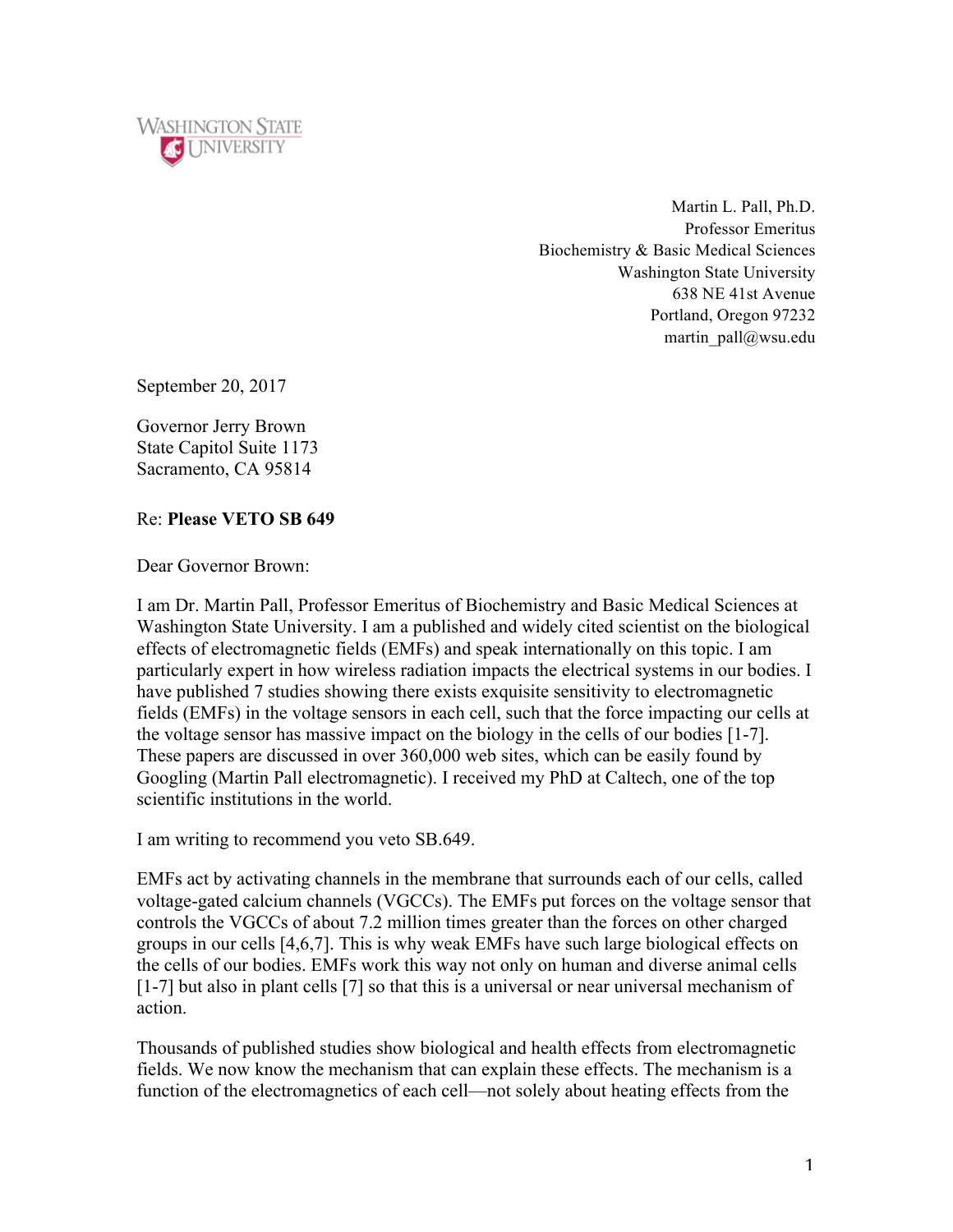radiation (on which present FCC guidelines are based).

This new understanding [1-7] means we can debunk the claims of the wireless industry that there cannot be a mechanism for effects produced by these weak EMFs. The 20 years plus of industry propaganda claims are false. Rather the thousands of studies showing diverse health impacts of these EMFs can be explained. We now have a mechanism, one that is supported by both the biology and the physics, both of which are pointing in exactly the same direction. I am sending as a separate document a list of 142 reviews, each of which provides from 12 to over a thousand individual citations showing health impacts of low intensity EMFs, EMFs that the telecommunications industry claims cannot have such effects. These 142 reviews and thousands of primary scientific papers they cite show that the industry propaganda has no scientific support whatsoever.

The consensus among independent scientists on this is further confirmed by the 2015 (and later) appeal made to the United Nations and member states, stating that the current EMF safety guidelines are inadequate because they do not take into consideration non-thermal effects. This was signed by 225 scientists from 41 countries, each of whom had published peer reviewed studies on EMF health effects – a total of 2,000 papers published in this area by the signers, a substantial fraction of the total publications in this area.

According to industry, the forces electromagnetic fields place on electrically-charged groups in the cell are too weak to produce biological effects. However, the unique structural properties of the voltage-gated calcium channel (VGCC) protein can, it turns out, explain why the force on a cell's voltage sensor from low-intensity EMFs are millions of times stronger than are the forces on singly-charged groups elsewhere in the cell.

It would be a disaster for the health of Californians to be exposed to the antennas envisioned in SB 649. The State of California would be making a grave mistake to proceed with supporting the commercial interests of the wireless industry with this legislation. You would best veto this bill, Governor Brown, and pause to understand the gravity of the biological effects, and the ramifications for physical and mental health, as well as consequences from continual damage to human DNA, and learn the facts from scientists who are independent of the wireless industry, not from the industry lobbyists who have a gigantic conflict of interest.

VGCC activation in cells produced by low intensity EMFs can explain long-reported findings that electromagnetic fields cause a wide range of biological changes and health effects. The first 6 of these (see below) were well documented 46 years ago in the U.S. Office of Naval Medical Research report, published in 1971 [8]. The others that follow have been extensively documented subsequently in the peer-reviewed scientific literature:

1) Various neurological/neuropsychiatric effects, including changes in brain structure and function, changes in various types of psychological responses and changes in behavior. 2) At least eight different endocrine (hormonal) effects. 3) Cardiac effects influencing the electrical control of the heart, including changes in ECGs, producing arrhythmias, changes that can be life threatening. 4) Chromosome breaks and other changes in chromosome structure. 5) Histological changes in the testes. 6) Cell death (what is now called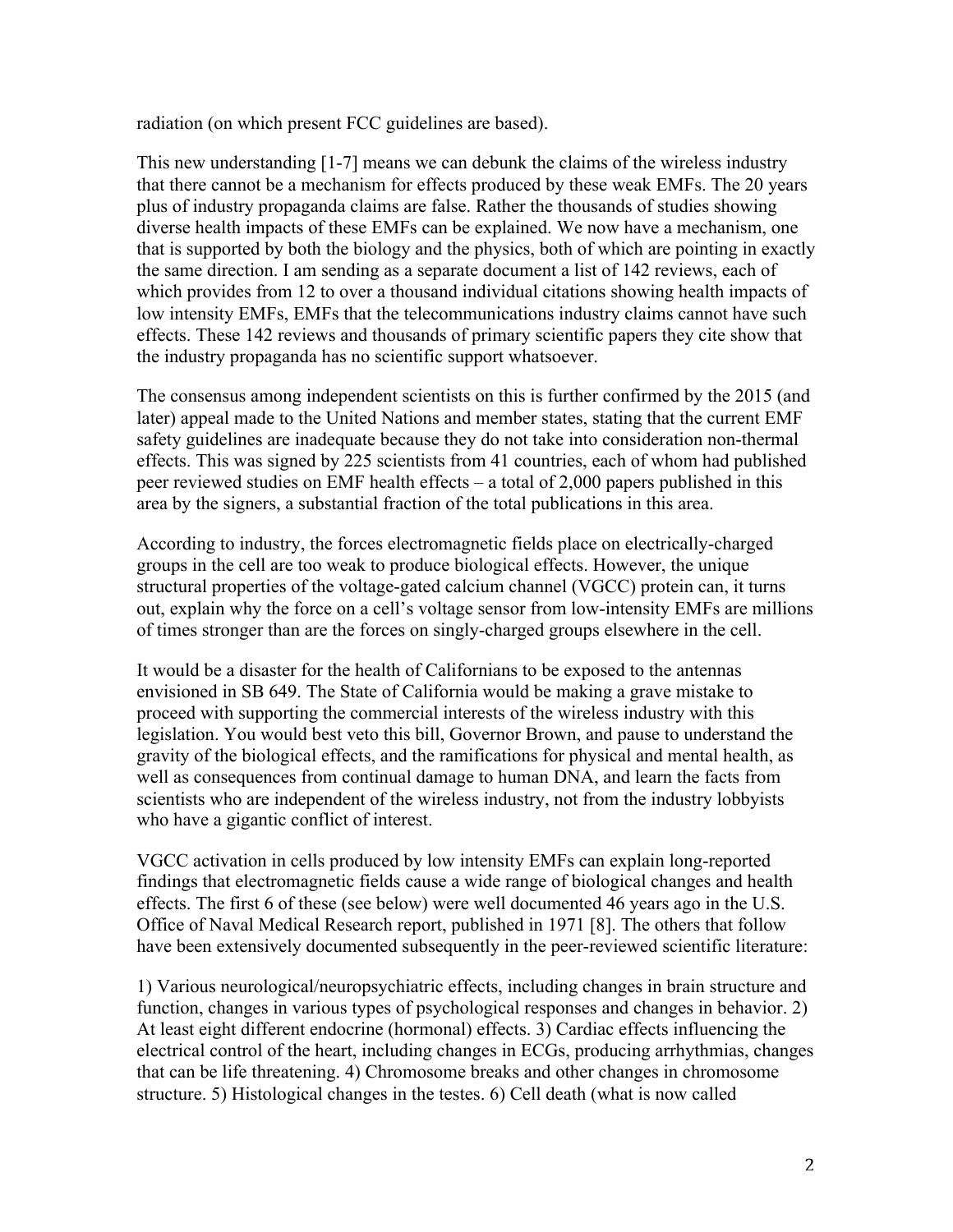apoptosis, a process important in neurodegenerative diseases).

Since 1971 many other effects of such EMFs must be added to that list: 7) Lowered male fertility including lowered sperm quality and function and also lowered female fertility (less studied). 8) Oxidative stress. 9) Changes in calcium fluxes and calcium signaling. 10) Cellular DNA damage including single strand breaks and double strand breaks in cellular DNA and also 8-OHdG in cellular DNA. 11) Cancer which is likely to involve these DNA changes but also increased rates of tumor promotion-like events. 12) Therapeutic effects including stimulation of bone growth. 13) Cataract formation (previously thought to be thermal, now known not to be). 14) Breakdown of the blood-brain barrier. 15) Melatonin depletion and sleep disruption.

They may be low intensity but with regard to the VGCCs, electromagnetic fields can have a tremendously powerful impact on the cells of our bodies. Furthermore, published studies showing that calcium channel blocker drugs block or greatly lower biological effects from electromagnetic fields confirm there is a VGCC activation mechanism that is causing various effects. Higher frequency electromagnetic fields from 5G technologies on the horizon pose even greater biological concern than those to which we are exposed today. We should be moving, instead, to wired technologies at every opportunity, based on what we know in science today, not expanding and supporting the proliferation of wireless.

I want to make several additional points very clear:

The Physics and the Biology are both pointing in the same direction. Both show that EMFs act primarily via activating the VGCCs in the cells of our bodies.

DNA damage known to be produced by these EMFs occur in human sperm and may also occur in human eggs, leading to large increases in mutation in any children born. It is thought that an increase in mutation frequency of 2.5 to 3-fold will lead to extinction because of accumulation of large numbers of damaging mutations. We may already be over this level, and if so, simply continuing our current exposures will lead to eventual extinction. Further increases in exposures will be more rapidly self-destructive.

Pulsed EMFs are, in most cases, more biologically active and therefore more dangerous than are non-pulsed (continuous wave) EMFs. All cordless communication devices communicate via pulsations, because it is the pulsations that carry the information communicated. All the industry claims of safety are based on a theory (only thermal effects) that was known to be wrong back in 1971 [8] – and that was before many thousands of additional studies were published providing massive confirmation that industry claims are false.

The industry is trying to move to much higher frequencies with 5G because these much higher frequencies allow much higher pulsations and therefore much faster transmission of information. However, these higher pulsation rates make these ultra-high devices vastly more dangerous. This is part of the reason why it is so important to vote down SB 649.

None of our wireless communication devices are ever tested biologically for safety – not cell phone towers, not cell phones, not Wi-Fi, not cordless phones, not smart meters and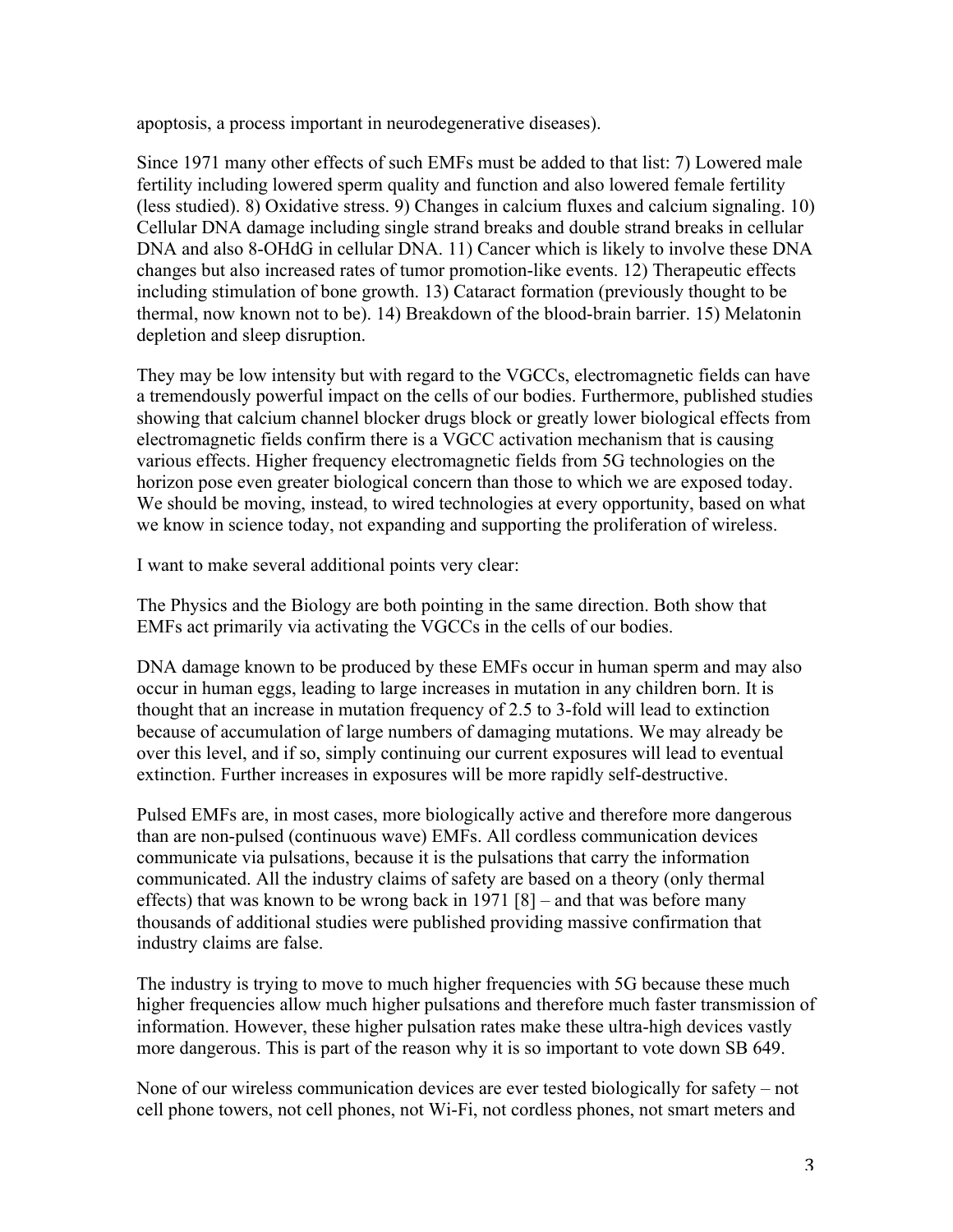certainly not 5G phones, or radar units in cars – before they are put out to irradiate an unsuspecting public.

The telecommunications industry has corrupted the agencies that are supposed to be regulating them. The best example of this is that the FCC which regulates EMFs in the U.S. is a "captured agency", captured by the industry it is supposed to regulate, according to an 8-chapter document published by the Edmond J. Safra Center for Ethics at Harvard University [9]. Is it any wonder, therefore, that the industry keeps touting that their devices are within the safety guidelines set by the FCC?

We know how the EMFs work in the body and that the industry propaganda has no science behind it. But what can we say about the 5G EMFs and what effects it will have on our bodies? 5G will be much more active in activating the VGCCs and producing health impacts because of its rapid absorption by materials in the body, because of its very rapid pulsations and because of the huge number antennae they are planning to put up, at least 200 times the number of antennae from all current cell phone towers. What this means is that the impacts on the outer one to two inches of our bodies will be massive. Because of this we can expect humans to suffer from:

1. Very large increases in blindness from each of the four major causes of blindness: cataracts, macular degeneration, glaucoma and retinal detachment. Each of these involves excessive calcium levels in different parts of the eye and 3 of them also involve excessive voltage-gated calcium activity. I conclude that each of them is likely to be massively elevated by 5G.

2. Large increases in hearing loss and tinnitus, leading in many cases to deafness.

3. Very large increases in male infertility, as well as universal drops in sperm count.

4. Very substantial numbers of melanoma skin cancer and leukemia and possibly other types of cancer. EMFs appear to be particularly active in causing cancer in children and consequently children are at special risk from 5G.

5. Impacts on the peripheral nervous system leading to near universal neuropathic pain and peripheral neuropathy.

6. Large increases in thyroid dysfunction, because of the location of the thyroid gland near the surface of the body.

7. Impacts on the immune system cells, possibly leading to autoimmune diseases and other deficiencies.

8. Impacts on the erythrocytes (red blood cells), leading to stacking of the erythrocytes into rouleaux (long chains) and also cell lysis, leading to very low oxygen in the tissues and lowered nutrients transport to the tissues.

Because plants and animals are affected much as we are, but they have much larger parts of them are highly exposed to the 5G radiation, *the impacts on insects (including bees*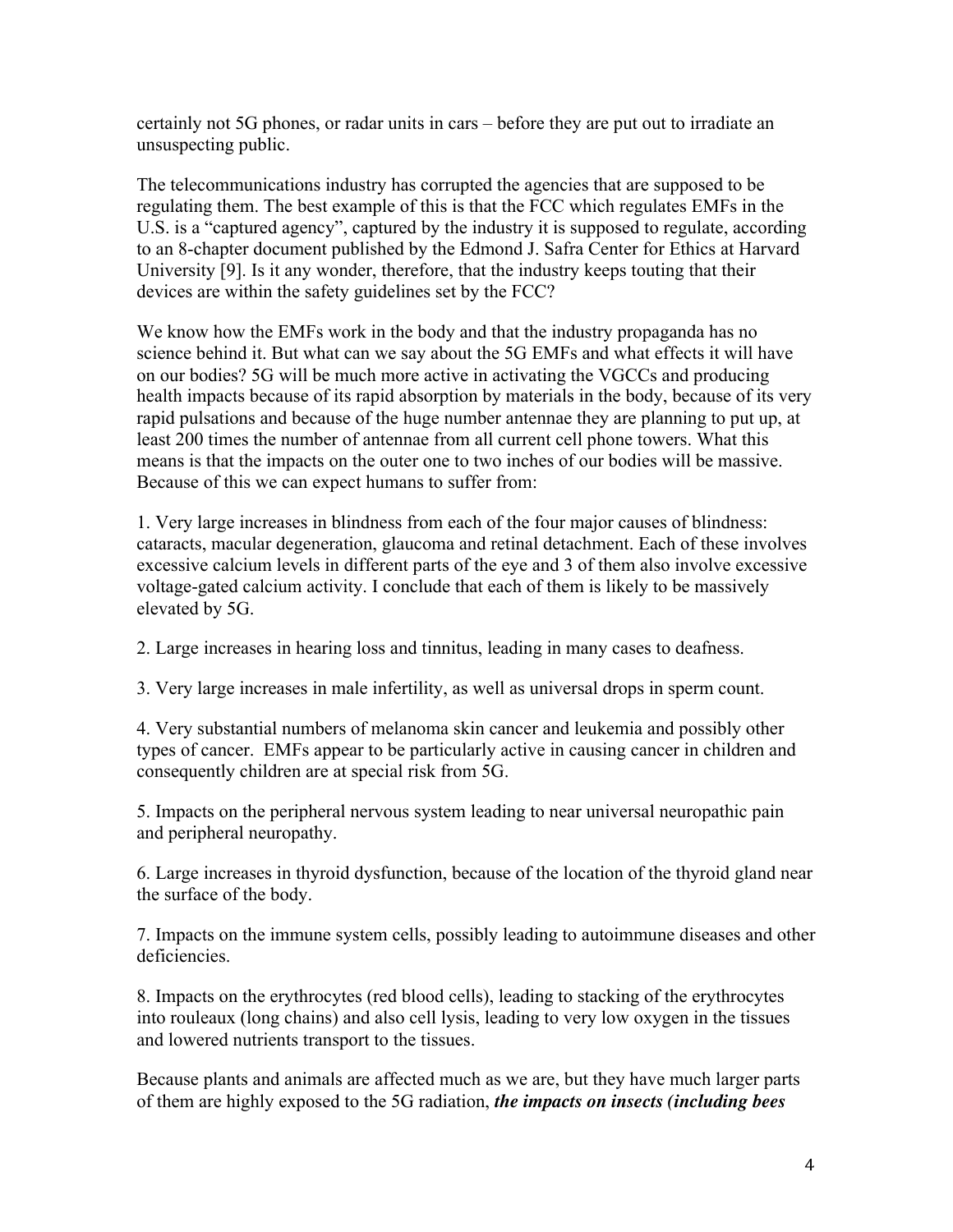*and other pollinators), birds, small mammals and almost all plants will be much more severe than the effects of humans*. Even large trees have their leaves and reproductive organs highly exposed to 5G radiation. It is quite possible that the attempts by industry to put 5G in rural areas of California will have tremendous impact on California's unique agriculture. It is hard to imagine the chaos that will be generated on thousands of different species. To put 5G out with no biological safety testing is, in my view, a travesty.

I urge you to do the right thing on behalf of the health of Californians and future generations: **Please VETO SB 649.** Please let me know if I can provide further information, or if you'd like to meet in person to learn more, feel free to contact me at (503) 232-3883.

Respectfully,

*/s/ Martin Pall*

Martin Pall, PhD

Citations:

1. Pall ML. 2013 Electromagnetic fields act via activation of voltage-gated calcium channels to produce beneficial or adverse effects. J Cell Mol Med 17:958-965.

2. Pall ML. 2014 Electromagnetic field activation of voltage-gated calcium channels: role in therapeutic effects. Electromagn Biol Med. 2014 Apr 8.

3. Pall ML. 2015 Scientific evidence contradicts findings and assumptions of Canadian Safety Panel 6: microwaves act through voltage-gated calcium channel activation to induce biological impacts at non-thermal levels, supporting a paradigm shift for microwave/lower frequency electromagnetic field action. Rev Environ Health 30:99-116.

4. Pall ML. 2015 Elektromagnetische Felder wirken ber die Aktivierung spannungsabh ngiger Calciumkan le, um g nstige oder ung nstige Wirkungen zu erzeugen. Umwelt-Medizin- Gesellshaft 28: 22-31.

5. Pall ML. 2015 How to approach the challenge of minimizing non-thermal health effects of microwave radiation from electrical devices. International Journal of Innovative Research in Engineering & Management (IJIREM) ISSN: 2350-0557, Volume-2, Issue -5, September 2015; 71-76.

6. Pall ML. 2016 Microwave frequency electromagnetic fields (EMFs) produce widespread neuropsychiatric effects including depression. J Chem Neuroanat 75(Pt B):43- 51. doi: 10.1016/j.jchemneu.2015.08.001. Epub 2015 Aug 21.

7. Pall ML. 2016 Electromagnetic fields act similarly in plants as in animals: Probable activation of calcium channels via their voltage sensor. Curr Chem Biol 10: 74-82.